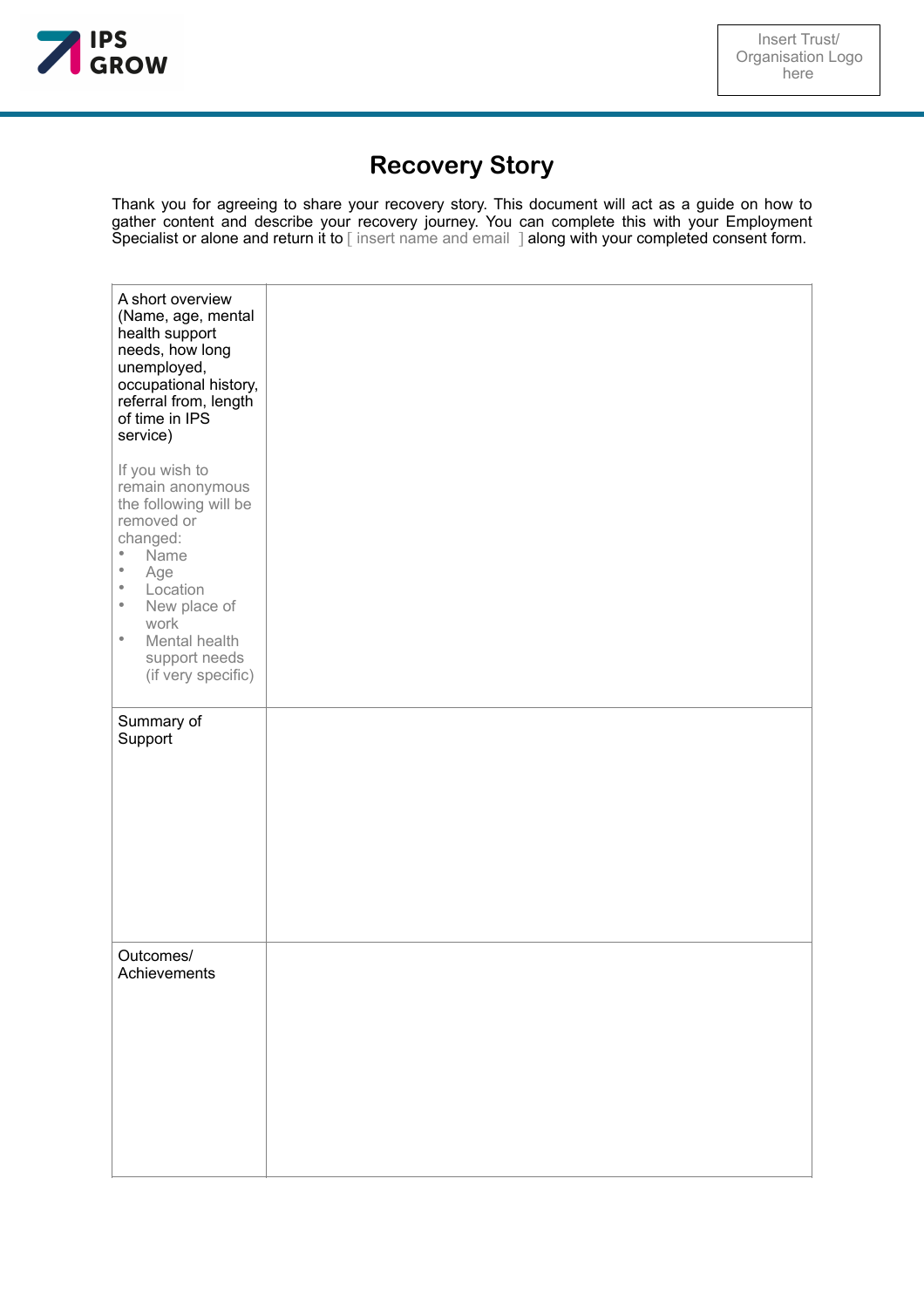

When collecting a recovery story from a service, it can also be beneficial to obtain a quote or brief summary from one or more of the below individuals. We recommend that clinicians/ES are asked to provide an overview of the role they played in supporting the employment and recovery journey.

**I agree to allow** [Trust/Organisation] **to ask the following individuals for their perspective on my Recovery Story (please tick the options you are happy with):** 

| Clinician:                                                                |  |  |
|---------------------------------------------------------------------------|--|--|
| - please indicate name and contact details:                               |  |  |
|                                                                           |  |  |
| <b>Care Coordinator:</b>                                                  |  |  |
| - please indicate name and contact details:                               |  |  |
|                                                                           |  |  |
| <b>Partner/Friend:</b>                                                    |  |  |
| - please indicate name and contact details:                               |  |  |
|                                                                           |  |  |
| <b>Employment Specialist:</b>                                             |  |  |
| - please indicate name and contact details:                               |  |  |
|                                                                           |  |  |
| <b>Employer:</b>                                                          |  |  |
| - please indicate name and contact details:                               |  |  |
|                                                                           |  |  |
| I agree to my recovery story being shared with others as indicated above: |  |  |
|                                                                           |  |  |